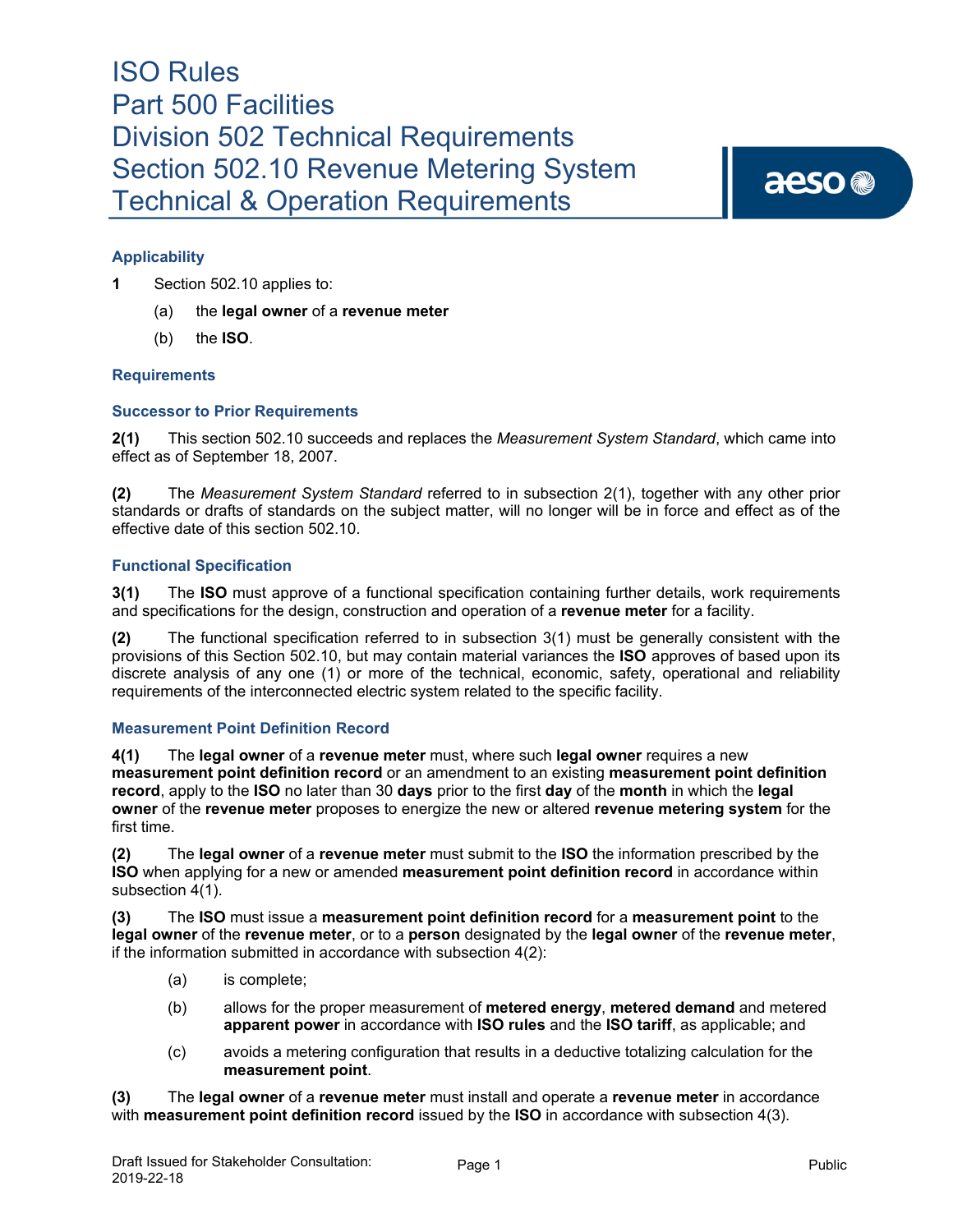### **Revenue Meter**

**5(1)** The **legal owner** of a **revenue meter** must ensure that the **revenue meter** is approved, verified, sealed, re-verified and sealed, as applicable, in accordance with the *Electricity and Gas Inspections Act,*  RSC 1985 c E-4, as amended.

**(2)** The **legal owner** of a **revenue meter** must ensure that the **revenue meter** has an accuracy class rating that is less than or equal to 0.2% for Watthour measurement if:

- (a) the capacity of the **metering point** of the **revenue meter** is greater than or equal to 1.0 MVA; and
- (b) the **revenue meter** is not the subject of a dispensation under the *Electricity and Gas Inspection Act*, RSC 1985 c E-4, as amended.

**(3)** The **legal owner** of a **revenue meter** must ensure that the **revenue meter** has an accuracy class rating that is less than or equal to 0.5% for Varhour measurement if:

- (a) the capacity of the **metering point** of the **revenue meter** is greater than or equal to 1.0 MVA; and
- (b) the **revenue meter** is not the subject of a dispensation under the *Electricity and Gas Inspection Act*, RSC 1985 c E-4, as amended.

#### **Measurement Transformer**

**6(1)** The **legal owner** of a **revenue meter** must ensure that the measurement transformer has an accuracy class rating less than or equal to 0.3% if:

- (a) the capacity of the **metering point** of the **revenue meter** is greater than or equal to 1.0 MVA; and
- (b) the **revenue meter** is not the subject of a dispensation under the *Electricity and Gas Inspection Act,* RSC 1985 c E-4, as amended.

**(2)** The **legal owner** of a **revenue meter** must, unless the **ISO** approves otherwise, ensure that the measurement transformer:

- (a) is located and connected without compensation methods;
- (b) produces a real **metering point**; and
- (c) has a dedicated current transformer core for measurement.

#### **Metering Data Services**

**7(1)** The **legal owner** of a **revenue meter** must retain metering data from the **revenue metering system**, including a record of final estimates and adjustments and the method used to perform the estimates or adjustments, in the electronic format specified in the **Commission**'s *Rule 021: Settlement System Code Rules* for a period of at least 8 years.

**(2)** The **legal owner** of a **revenue meter** must process metering data for each **measurement point** in accordance with the algorithm in the **measurement point definition record** issued in accordance with subsection 4(3).

**(3)** The **legal owner** of a **revenue meter** must, within 30 days of energizing the **revenue meter** for the first time, validate the **metering equipment** and the metering data using reasonable methods and alternative data sources.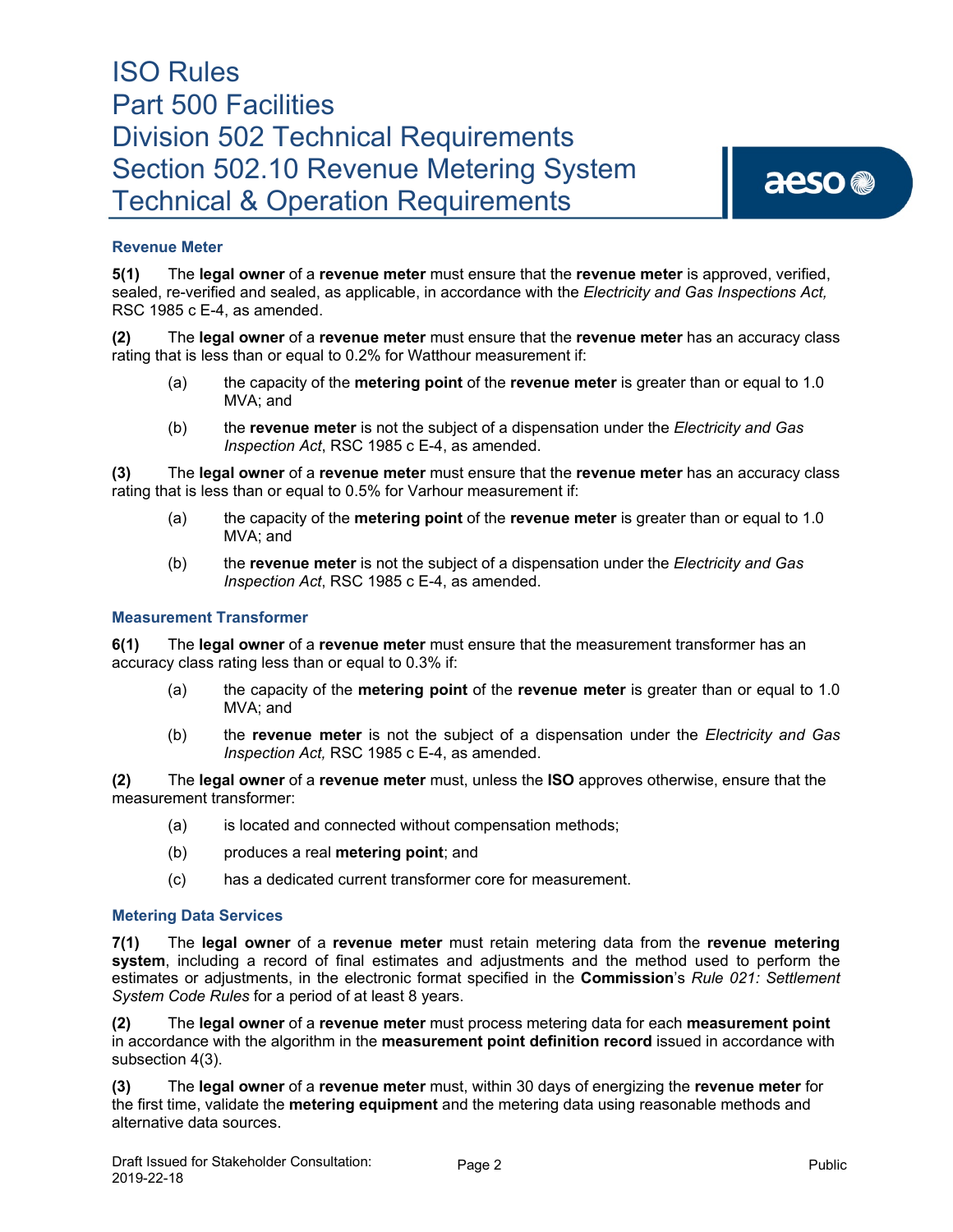### **Revenue Meter Testing and Reporting**

- **8(1)** NOTE TO DRAFT: The AESO is continuing to assess the minimum requirements for in-situ testing for proposed new Section 502.10. At the upcoming December 11, 2019 Stakeholder consultation session, the AESO will be seeking specific input from stakeholders on:
	- the methodology for determining MW class;
	- the in-situ test frequency for each MW class; and
	- the requirements and process for test frequency change when the MW class is changed for a meter.

Prior to the Stakeholder consultation meeting, stakeholders are encouraged to review section 6.4.3 and Appendix 5 of the *Measurement System Standard,* and the June 29, 2017 Working Group Meeting Notes.

**(2)** The **legal owner** of a **revenue meter** must provide the results of the in-situ test performed in subsection 8(1) to **ISO** if the test resulted in an error measurement of +/- 3%.

- **(3)** The **legal owner** of a **revenue meter** must, at the request of the **ISO**:
	- (a) undertake and complete in-situ tests for the **metering equipment** within a mutually agreed time frame; and
	- (b) report the results to the **ISO** within 30 **days** of receiving the **ISO**'s request.

#### **Measurement Data Corrections**

**9(1)** The **legal owner** of a **revenue meter** must, if the **legal owner** discovers an error in measurement data that has been submitted to the **ISO** for financial settlement, notify the **ISO** of the error as soon as practicable in the form the **ISO** specifies.

**(2)** The **legal owner** of a **revenue meter** must include the following information in the notice referred to in subsection 9(1):

- (a) the reason for the error; and
- (b) the correct measurement data.

**(3)** The **ISO** must review the information submitted in the notice referred to in subsection 9(1) and confirm whether the previously submitted measurement data is erroneous.

**(4)** The **legal owner** of a **revenue meter** must submit the correct measurement data to the **ISO** as soon as practicable if the **ISO**'s review in subsection 9(3) confirms that the previously submitted measurement data was erroneous.

#### **Restoration**

**10(1)** The **legal owner** of a **revenue meter** must, upon becoming aware of a failure of the **revenue metering system** that may result in a restatement of measurement data that has been submitted to the **ISO**, notify the **ISO** in writing of the failure.

**(2)** The **legal owner** of a **revenue meter** must, within 30 **days** of providing the notification under subsection 10(1):

(a) investigate and determine the nature and extent of the failure;